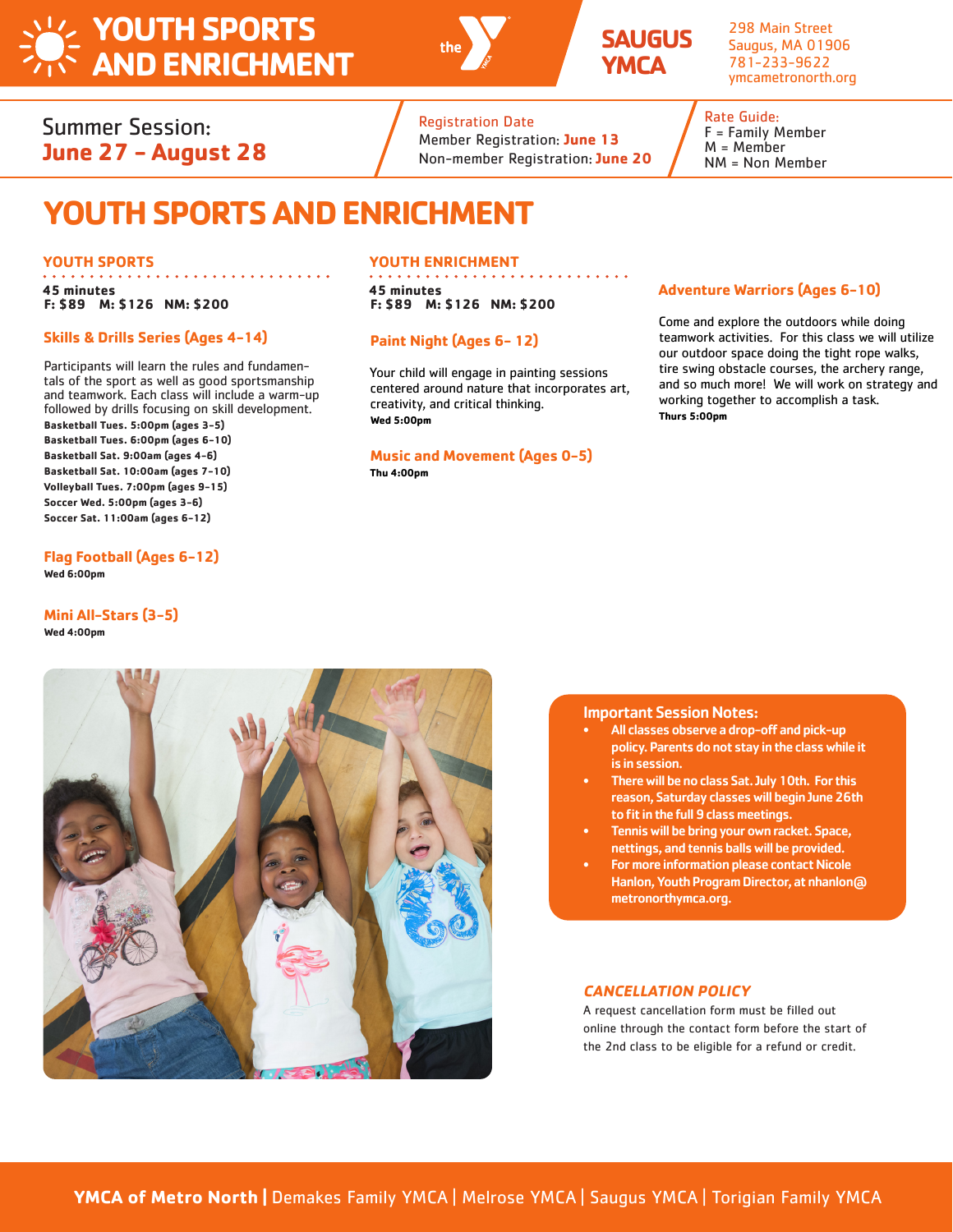



## **SAUGUS YMCA**

298 Main Street Saugus, MA 01906 781-233-9622 ymcametronorth.org

Rate Guide: F = Family Member M = Member

Summer Session:

June 27 - August 28th

# **HEALTHY LIVING**

### **ADULT FITNESS CLASS**

**4 Week Session Session 1: June 27th – July 22nd (Monday classes will have a makeup day on the 25th because of the 4th)** 

**Session 2: August 1st – August 26th** 

### **Pickleball Open Gym**

Come play pickleball with and against your friends. This is great for recreational or competitive players to maintain a fun, social and welcoming culture! Singles or Doubles with Co-ed play. Open Gym is FREE for members! **Monday, Wednesday, Friday 6:00am-9:00am Tuesday, Thursday 10:00am-12:00pm** 

### **Lift Heavy, Look Lean (45 min) (2, 4-week sessions)**

Get cut and lean with the use of free weights, focusing on the lower body. Improve your body composition and learn the secrets to replacing fat with muscle. **Friday 6:30pm** 

### **Intro to Weight Training for Women (45 min)**

This introductory weight training program is designed to empower women, build strength and confidence while gaining the tools needed to continue your fitness journey. **Thursday 8:00am** 

## Registration Date

**Junkyard Gym (45 min) (2, 4-week sessions)** 

**Family Bootcamp (45 min) (2, 4-week sessions)** 

**Friday 5:15pm** 

**Tuesday 5:00pm** 

Get ready to blast away fat while increasing work capacity and strength with our Junkyard class. We will use high intensity circuits consisting of unconventional exercises such as flipping tires and swinging sledgehammers all while being outdoors (weather permitting).

This is a bootcamp class that alternates between strength and cardio. This class is for beginning and advanced audiences which makes it perfect for the whole family! Open to everyone 10 years and up, this class will be held outdoors when weather is permitting

Member Registration: **June 13** Non-Member Registration: **June 20**

### **YOUTH/TEEN FITNESS**

**Teen Sports Conditioning (45 min) (2, 4-week sessions)** 

Build on overall athleticism and fitness to push you to the next level. Class includes functional training, balance, agility, bodyweight exercises, and more to prepare you for sports and athletic activities. **Wednesday 5:00pm** 

#### **Jump Start Orientations**

Members receive one FREE session to learn how to properly use our fitness equipment. Fill out a form at the Welcome Center to set up an appointment!

#### **Child Watch: Ages 2-5**

We are excited to have our child watch program back! Your child will enjoy a fun and safe environment while you work out!   **Tues- Thurs 5:00pm-7:00pm Sat: 8:00am-11:00am**

### **CANCELLATION POLICY**

A request cancellation form must be filled out online through the contact form before the start of the 2nd class to be eligible for a refund or credit.